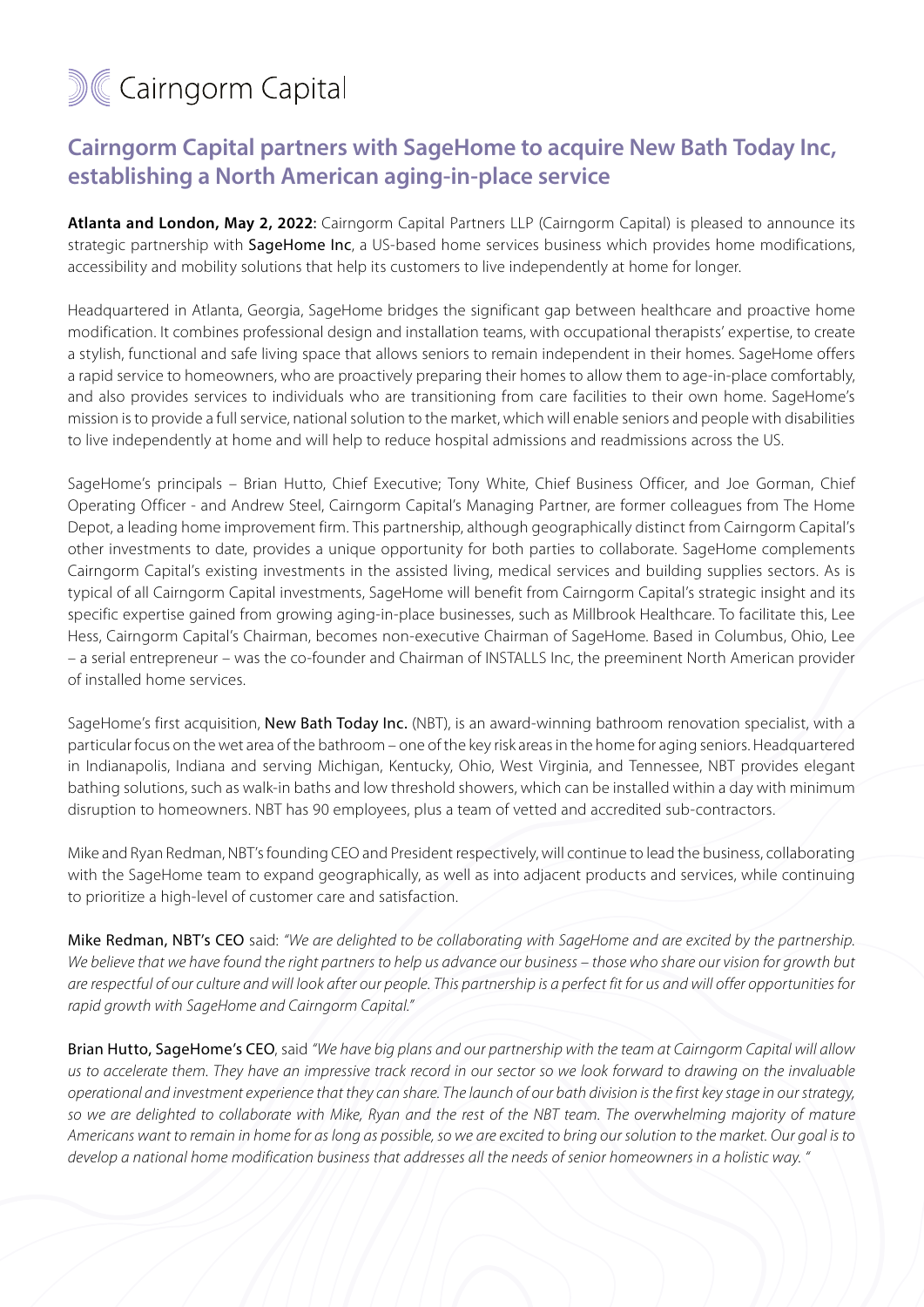

This acquisition is typical of Cairngorm Capital's buy and build strategy – of providing investment capital, strategic guidance, operational and industry expertise, to support ambitious management teams in their drive for transformational growth.

Lee Hess, Chairman of Cairngorm Capital and SageHome explained, "The home modification market for gaing-in*place is chronically underserved, presenting a terrific opportunity for SageHome. We have the strategic insight and expertise*  to help SageHome change this. We commit considerable time to support each of our management teams to achieve their *commercial ambitions so I am looking forward to working with Brian and his team."*

The transaction was led by Dr Amit Thaper, who said, *"The SageHome thesis addresses a large and rapidly growing market, that has a significant unmet need. We believe SageHome offers a unique proposition to a range of payors and our experiences in UK healthcare and building products will enable us to support the growth of SageHome. I am looking forward to working with Brian, Mike and Ryan, and the wider SageHome leadership team."* 

Andrew Steel, Managing Partner of Cairngorm Capital, added *"We are thrilled and excited that we are able to help Brian, Tony and Joe advance their strategic plans. Our firm is very conscious of the home improvement needs of an ageing population – we already own two UK companies delivering healthcare solutions in this market and we look forward to sharing our knowledge. Both SageHome and NBT are excellent examples of the type of companies that we like to partner with. They have differentiated services and are led by excellent management teams."*

Cairngorm Capital was advised on this transaction by Somerset CPA & Advisors (financial and tax), Dentons (legal), BackBone Capital (debt advisory) and CIL (commercial). NBT was advised by Katz Korin Cunningham (legal).

## **For further information, please contact Katherine Ritchie** on **020 8347 6183** or **07941 040021**

## **Notes for editors**

The number of elderly people in the US is increasing as the population lives longer but in parallel, so are the number of mobility related healthcare issues:

- By 2030, all baby boomers will be 65 years or older and will represent circa 20%+ of the US population. **•**
- The Agency for Healthcare Research and Quality estimates that almost half of all American adults will develop osteoarthritis in at least one knee during their lifetime. **•**
- Aging-in-place has been the preferred living arrangement for the elderly and Covid-19 strengthened that preference. **•**
- Given the potential for slips and falls, the bathroom is the most commonly remodeled room in the home to accommodate aging. **•**

**Cairngorm Capital Partners LLP** is a specialist private investment firm providing equity capital and management expertise to leading companies. It invests in strongly-performing, private mid-market growth companies in manufacturing, distribution and services industries. The firm's goal is to build and realize value through growth and performance improvements. Cairngorm Capital's unique mix of sectoral expertise and investment skill enables it to be actively involved in the strategy and operational focus of portfolio companies, partnering with management teams to grow revenue, enhance margins, improve cash flow or consolidate industry leadership positions. **[www.cairngormcapital.com](https://www.cairngormcapital.com)**